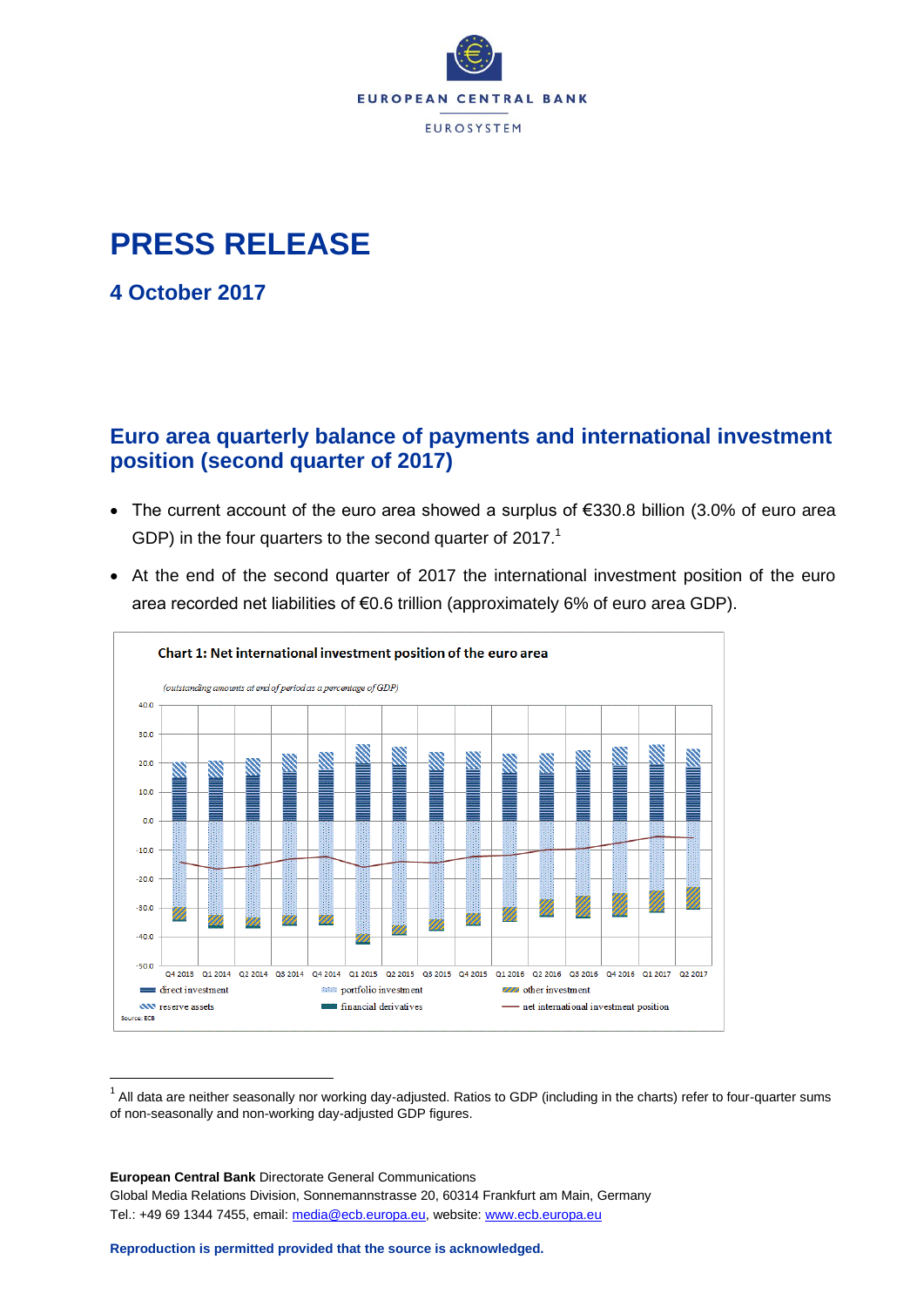#### **Current account**

The *current account* of the euro area showed a surplus of €62.9 billion in the second quarter of 2017, compared with €89.8 billion in the same quarter of 2016 (see Table 1). The decrease in the *current account* surplus was due to a decrease in the surplus for *goods* (from €108.0 billion to €88.2 billion) and an increase in the deficit for *secondary income* (from €22.8 billion to €36.5 billion) and for *primary income* (from €5.5 billion to €8.4 billion). This was partly offset by an increase in the surplus for *services* (from €10.1 billion to €19.6 billion).

The increase in the surplus for *services* resulted mainly from an improvement in the deficit for *other business services* (from €13.4 billion to €10.3 billion) and increases in the surpluses for *telecommunication, computer and information services* (from €15.8 billion to €18.4 billion), *travel* (from €9.2 billion to €11.2 billion) and *transport* (from €2.0 billion to €3.5 billion).

The increase in the *primary income* deficit resulted primarily from a decrease in the *investment income* surplus for *direct investment* (from €37.1 billion to €35.2 billion)*.* In *portfolio investment income* the increase in the deficits for *dividends* and for *income on investment fund shares* were almost offset by an increase in the surplus for *interest*.

In the four quarters to the second quarter of 2017 the current account of the euro area showed a surplus of €330.8 billion (3.0% of euro area GDP), compared with one of €369.7 billion (3.5% of euro area GDP) a year earlier. This decline resulted from a decrease in the surpluses for *goods* (from €379.6 billion to €347.9 billion) and *services* (from €53.2 billion to €48.7 billion) and an increase in the deficit for *secondary income* (from €124.5 billion to €145 billion). These developments were partly offset by an increase in the surplus for *primary income* (from €61.3 billion to €79.2 billion).

#### *The geographical breakdown*

The decrease in the surplus for the euro area *goods* account in the four quarters to the second quarter of 2017 compared with one year earlier resulted mainly from a decline in the surpluses vis-à-vis "*other countries*" (from €58.8 billion to €19.5 billion) and the *United Kingdom* (from €130.6 billion to €120.5 billion), which were partly offset by a decrease in the deficit vis-à-vis *China* (from €90.5 billion to €75.1 billion).

The decrease in the surplus for *services* resulted mainly from a decrease in the surplus vis-à-vis *Switzerland* (from €26.2 billion to €6.6 billion).

In the four quarters to the second quarter of 2017 *non-euro area EU Member States* accounted for around 30% of all euro area imports and exports of goods, 11% of which were vis-à-vis the *United Kingdom*. Compared with one year earlier, the euro area's main partners remained the *United States* for exports and *China* for imports (see Chart 2). As regards euro area trade in *services*, the *United Kingdom* remained the largest recipient of exports (accounting for 19% of the total) and the *United States* the largest provider, accounting for 21% of the total euro area imports of *services*.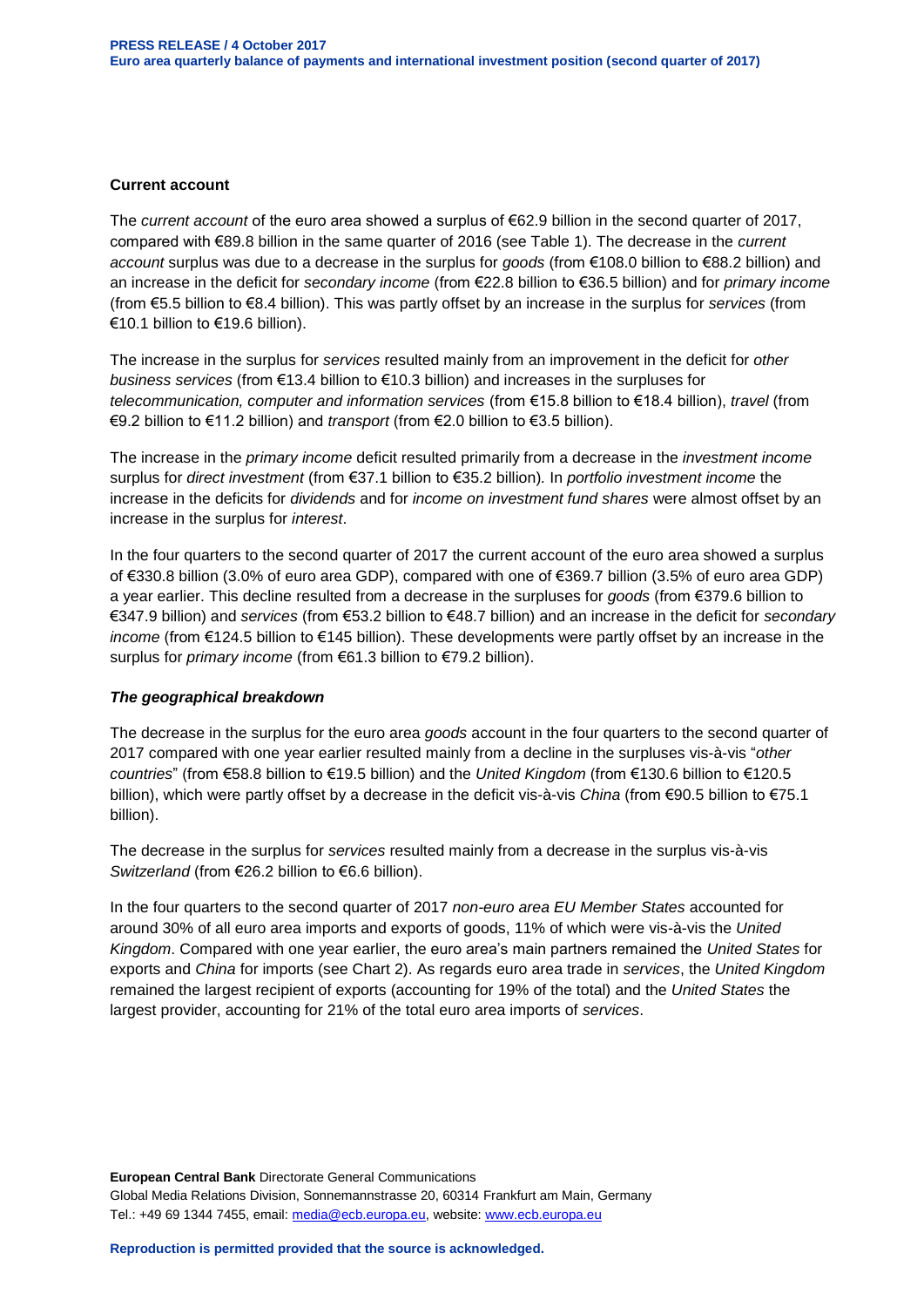

#### **International investment position**

At the end of the second quarter of 2017 the international investment position of the euro area recorded net liabilities of €0.6 trillion vis-à-vis the rest of the world (approximately 6% of euro area GDP; see Chart 1). This represented a deterioration of around  $\epsilon$ 45 billion compared with the first quarter of 2017 (see Table 3).

This change resulted from lower net assets for *direct investment* (€2,047 billion, down from €2,146 billion) and lower *reserve assets* (€683 billion, down from €727 billion), and to a lesser extent higher net liabilities for *other investment* (€806 billion, up from €789 billion). These movements were partly offset by lower net liabilities for *portfolio investment* (€2,505 billion, down from €2,606 billion) and for *financial derivatives* (€49 billion, down from €63 billion).

The deterioration in the net international investment position of the euro area in the second quarter of 2017 can be explained mainly by net negative exchange rate changes recorded for all asset and liability components (see Chart 3). For *direct investment* assets and liabilities, amounts outstanding declined despite the net investments, due mainly to negative exchange rate changes as well as negative price revaluations and other changes in volume. In *portfolio investment,* assets and liabilities decreased despite net investments, due to negative exchange rate developments. On the assets side the large negative effect of the exchange rate changes was partially compensated for by positive price revaluations, while the negative development of the prices of the euro area issues reinforced the negative exchange rate changes on the liabilities side.

At the end of the second quarter of 2017 the *gross external debt* of the euro area amounted to €13.9 trillion (approximately 127% of euro area GDP), which represents a decrease of €354 billion compared

**European Central Bank** Directorate General Communications Global Media Relations Division, Sonnemannstrasse 20, 60314 Frankfurt am Main, Germany Tel.: +49 69 1344 7455, email: [media@ecb.europa.eu,](mailto:media@ecb.europa.eu) website[: www.ecb.europa.eu](http://www.ecb.europa.eu/)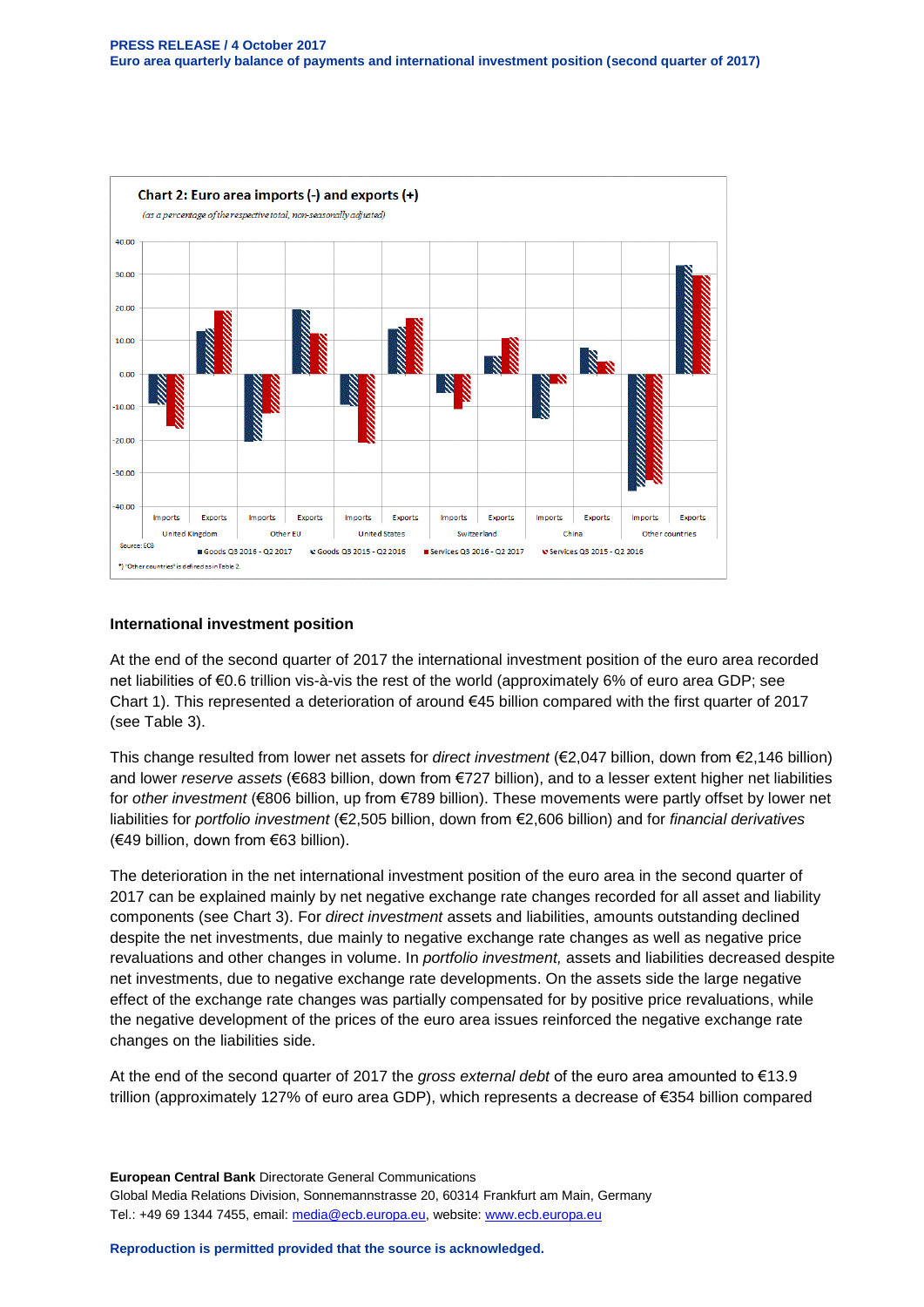

with the previous quarter. The *net external debt* also decreased (by approximately €9 billion) owing to a lower decrease in external assets, mostly for debt securities.

#### *The geographical breakdown*

At the end of the second quarter of 2017 the stock of euro area *direct investment abroad* (assets) was €10.8 trillion, 27% of which was invested in the *United States* and 20% in the *United Kingdom* (see Table 4). The stock of *foreign direct investment* in the euro area (liabilities) was €8.7 trillion, with 29% coming from residents of the *United States* and 22% from *offshore financial centres*.

As regards *portfolio investment*, euro area holdings of foreign securities amounted to €8.2 trillion, largely reflecting holdings of securities issued by residents of the *United States* (which accounted for 35% of the total), as well as by residents of the *United Kingdom* (16%). Non-residents' holdings of securities issued by euro area residents stood at €10.7 trillion.

As regards *other investment*, euro area residents' claims on non-residents amounted to €5.0 trillion, 34% vis-à-vis residents of the *United Kingdom* and 19% vis-à-vis residents of the *United States*. Euro area *other investment* liabilities amounted to €5.8 trillion, with residents of the *United Kingdom* accounting for 33% of the total and residents of the *United States* for 15%.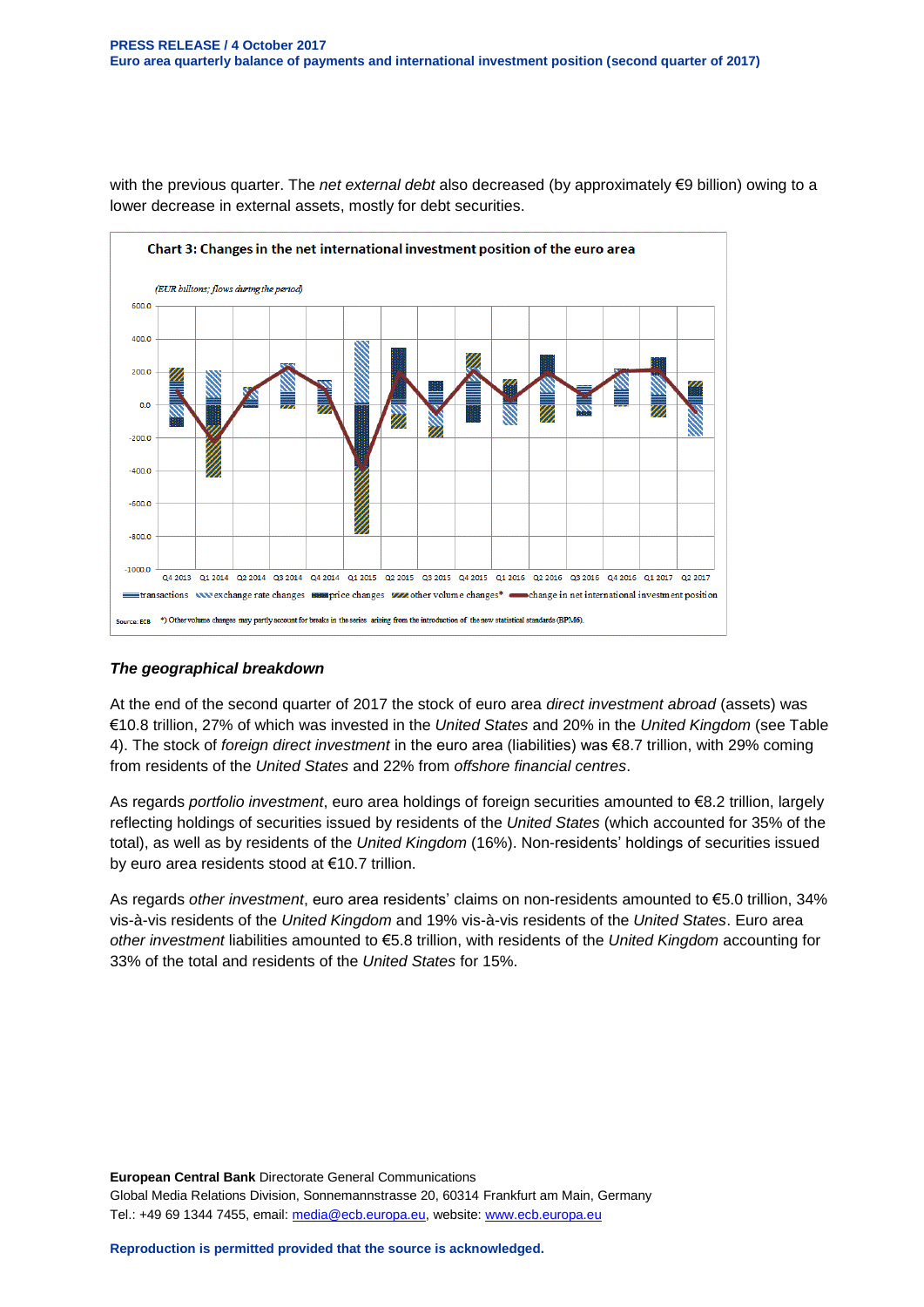#### **Data revisions**

In addition to the regular revisions to balance of payments (b.o.p.) and international investment position (i.i.p.) data for the period from the first quarter of 2014 to the first quarter of 2017, this press release incorporates revisions to all periods back to the first quarter of 2008 to accommodate improved national data.

#### **Additional information**

- Time series data: [ECB's Statistical Data Warehouse \(SDW\).](http://sdw.ecb.europa.eu/browse.do?node=9691138)
- [Methodological information](http://www.ecb.europa.eu/stats/external/balance/html/index.en.html)
- [Next press releases:](http://www.ecb.europa.eu/press/calendars/statscal/ext/html/stprbp.en.html)
	- o Monthly balance of payments: **20 October 2017** (reference data up to August 2017).
	- o Quarterly balance of payments and international investment position: **11 January 2018** (reference data up to the third quarter of 2017).

#### **Annexes**

- Table 1: Current account of the euro area
- Table 2: Current and capital account of the euro area geographical breakdown
- Table 3: International investment position of the euro area
- Table 4: International investment position of the euro area geographical breakdown

**For media queries, please contact Philippe Rispal, Tel.: +49 69 1344 5482.**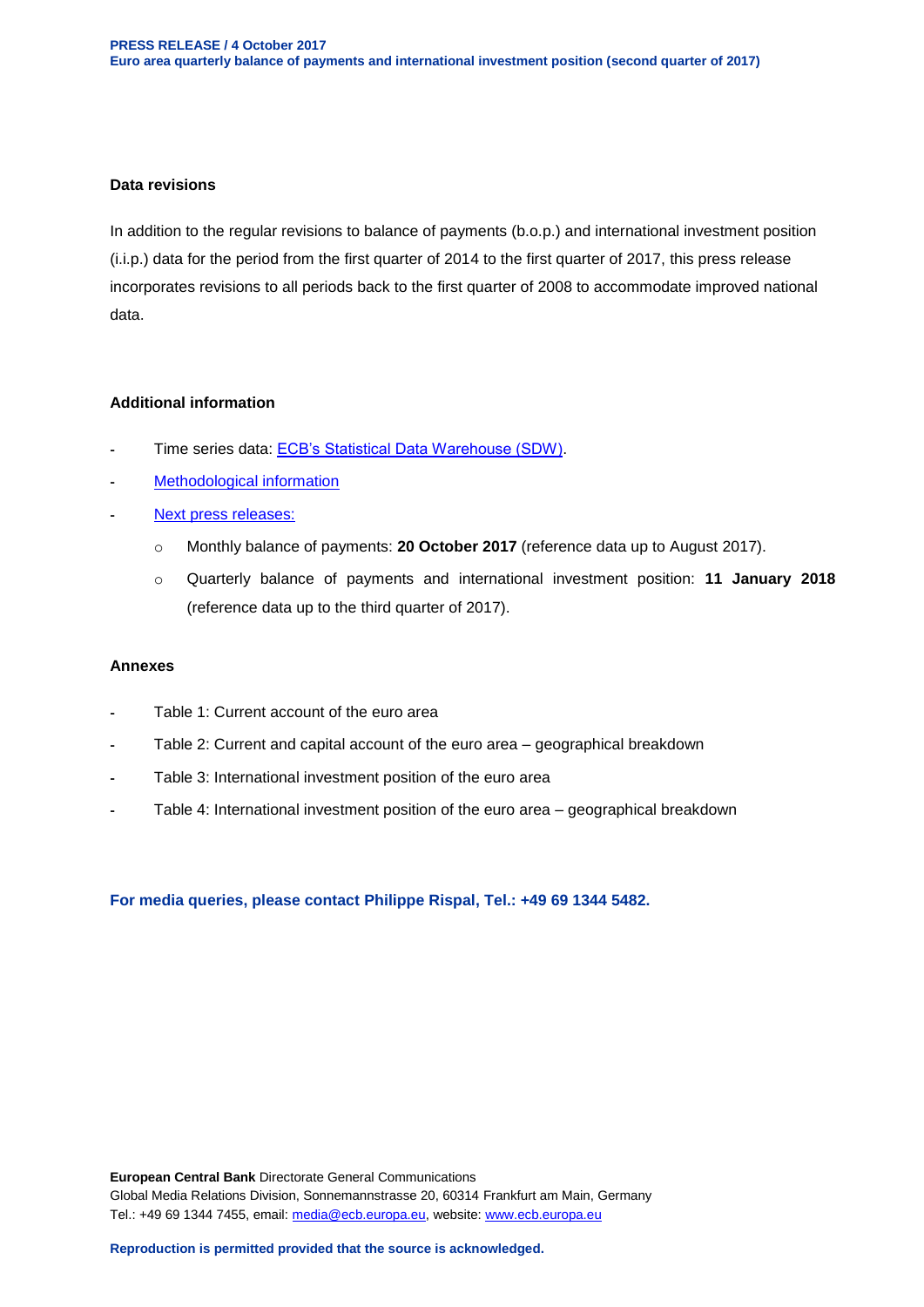# Table 1: Current account of the euro area

(EUR billions, unless otherwise indicated; transactions during the period; non-working day and non-seasonally adjusted)

|                                                                                    |            | <b>Cumulated figures for the</b><br>four-quarter period ending in | Q2 2016      |            |               | Q2 2017      |            |               |              |            |               |              |
|------------------------------------------------------------------------------------|------------|-------------------------------------------------------------------|--------------|------------|---------------|--------------|------------|---------------|--------------|------------|---------------|--------------|
|                                                                                    | Q2 2016    |                                                                   |              | Q2 2017    |               |              |            |               |              |            |               |              |
|                                                                                    | <b>Net</b> | <b>Credit</b>                                                     | <b>Debit</b> | <b>Net</b> | <b>Credit</b> | <b>Debit</b> | <b>Net</b> | <b>Credit</b> | <b>Debit</b> | <b>Net</b> | <b>Credit</b> | <b>Debit</b> |
| Current account                                                                    | 369.7      | 3,672.8                                                           | 3,303.2      | 330.8      | 3,792.5       | 3,461.7      | 89.8       | 934.9         | 845.0        | 62.9       | 975.8         | 912.9        |
| Percentage of GDP <sup>1</sup>                                                     | 3.5        | 34.5                                                              | 31.0         | 3.0        | 34.7          | 31.7         |            |               |              | ä,         |               |              |
| Goods                                                                              | 379.6      | 2,130.4                                                           | 1,750.8      | 347.9      | 2,207.2       | 1,859.3      | 108.0      | 543.9         | 435.9        | 88.2       | 564.9         | 476.7        |
| of which: General merchandise                                                      | 348.9      | 2.059.6                                                           | 1,710.7      | 321.7      | 2,137.3       | 1.815.6      | 99.3       | 525.1         | 425.8        | 83.2       | 548.4         | 465.2        |
| Services                                                                           | 53.2       | 778.2                                                             | 725.0        | 48.7       | 811.2         | 762.5        | 10.1       | 194.2         | 184.0        | 19.6       | 208.3         | 188.7        |
| Transport                                                                          | 7.0        | 127.0                                                             | 120.0        | 8.8        | 131.9         | 123.1        | 2.0        | 31.6          | 29.6         | 3.5        | 34.6          | 31.1         |
| Travel                                                                             | 23.8       | 124.2                                                             | 100.4        | 27.7       | 131.0         | 103.3        | 9.2        | 32.8          | 23.6         | 11.2       | 36.0          | 24.8         |
| Insurance, pension and financial services                                          | 20.3       | 89.7                                                              | 69.4         | 20.5       | 93.5          | 73.0         | 5.4        | 22.5          | 17.1         | 5.7        | 23.8          | 18.2         |
| Telecommunication, computer and information<br>services                            | 61.1       | 110.6                                                             | 49.5         | 69.6       | 121.6         | 52.0         | 15.8       | 28.4          | 12.6         | 18.4       | 31.0          | 12.6         |
| Other business services                                                            | $-26.1$    | 204.2                                                             | 230.3        | $-46.1$    | 208.8         | 254.9        | $-13.4$    | 50.4          | 63.7         | $-10.3$    | 53.1          | 63.4         |
| Other                                                                              | $-32.9$    | 122.5                                                             | 155.4        | $-31.8$    | 124.4         | 156.2        | $-9.0$     | 28.5          | 37.5         | $-8.8$     | 29.9          | 38.6         |
| Primary income                                                                     | 61.3       | 654.9                                                             | 593.6        | 79.2       | 663.8         | 584.6        | $-5.5$     | 166.9         | 172.4        | $-8.4$     | 173.3         | 181.7        |
| Compensation of employees                                                          | 20.5       | 37.4                                                              | 16.9         | 21.0       | 38.4          | 17.4         | 5.0        | 9.5           | 4.5          | 5.0        | 9.5           | 4.5          |
| Investment income                                                                  | 35.0       | 586.9                                                             | 551.8        | 45.9       | 588.0         | 542.0        | $-5.0$     | 152.9         | 157.9        | $-7.4$     | 159.7         | 167.1        |
| Direct investment                                                                  | 117.9      | 361.8                                                             | 243.9        | 120.5      | 358.7         | 238.2        | 37.1       | 93.1          | 56.0         | 35.2       | 95.4          | 60.1         |
| of which: Reinvested earnings                                                      | $-13.4$    | 25.6                                                              | 38.9         | $-9.7$     | 39.5          | 49.3         | 4.0        | 3.7           | $-0.3$       | $-2.5$     | 12.8          | 15.3         |
| Portfolio investment                                                               | $-82.2$    | 181.8                                                             | 264.0        | $-76.3$    | 183.7         | 260.0        | $-42.1$    | 48.8          | 91.0         | $-42.9$    | 52.6          | 95.6         |
| <b>Dividends</b>                                                                   | $-1.3$     | 63.8                                                              | 65.1         | $-8.3$     | 63.5          | 71.8         | $-18.2$    | 19.6          | 37.8         | $-20.6$    | 21.6          | 42.2         |
| Income on investment fund shares                                                   | $-80.3$    | 5.1                                                               | 85.4         | $-76.9$    | 4.9           | 81.8         | $-24.0$    | 1.5           | 25.5         | $-27.3$    | 1.4           | 28.7         |
| Interest                                                                           | $-0.6$     | 112.9                                                             | 113.5        | 9.0        | 115.3         | 106.4        | 0.1        | 27.8          | 27.7         | 4.9        | 29.6          | 24.6         |
| Other investment                                                                   | $-3.5$     | 40.4                                                              | 43.9         | $-1.6$     | 42.2          | 43.8         | $-0.7$     | 10.2          | 10.9         | $-0.7$     | 10.7          | 11.4         |
| of which: interest                                                                 | $-2.0$     | 36.2                                                              | 38.2         | $-0.4$     | 38.0          | 38.4         | $-0.2$     | 9.3           | 9.5          | $-0.5$     | 9.7           | 10.2         |
| Reserve assets                                                                     |            | 2.8                                                               |              |            | 3.4           |              |            | 0.7           |              |            | 1.0           |              |
| Other primary income                                                               | 5.8        | 30.6                                                              | 24.8         | 12.3       | 37.4          | 25.1         | $-5.5$     | 4.6           | 10.0         | $-5.9$     | 4.1           | 10.1         |
| Secondary income                                                                   | $-124.5$   | 109.4                                                             | 233.8        | $-145.0$   | 110.4         | 255.3        | $-22.8$    | 29.9          | 52.8         | $-36.5$    | 29.3          | 65.8         |
| 1) Four-quarter cumulated sums of non-working day and non-seasonally adjusted GDP. |            |                                                                   |              |            |               |              |            |               |              |            |               |              |
| Source: ECB.                                                                       |            |                                                                   |              |            |               |              |            |               |              |            |               |              |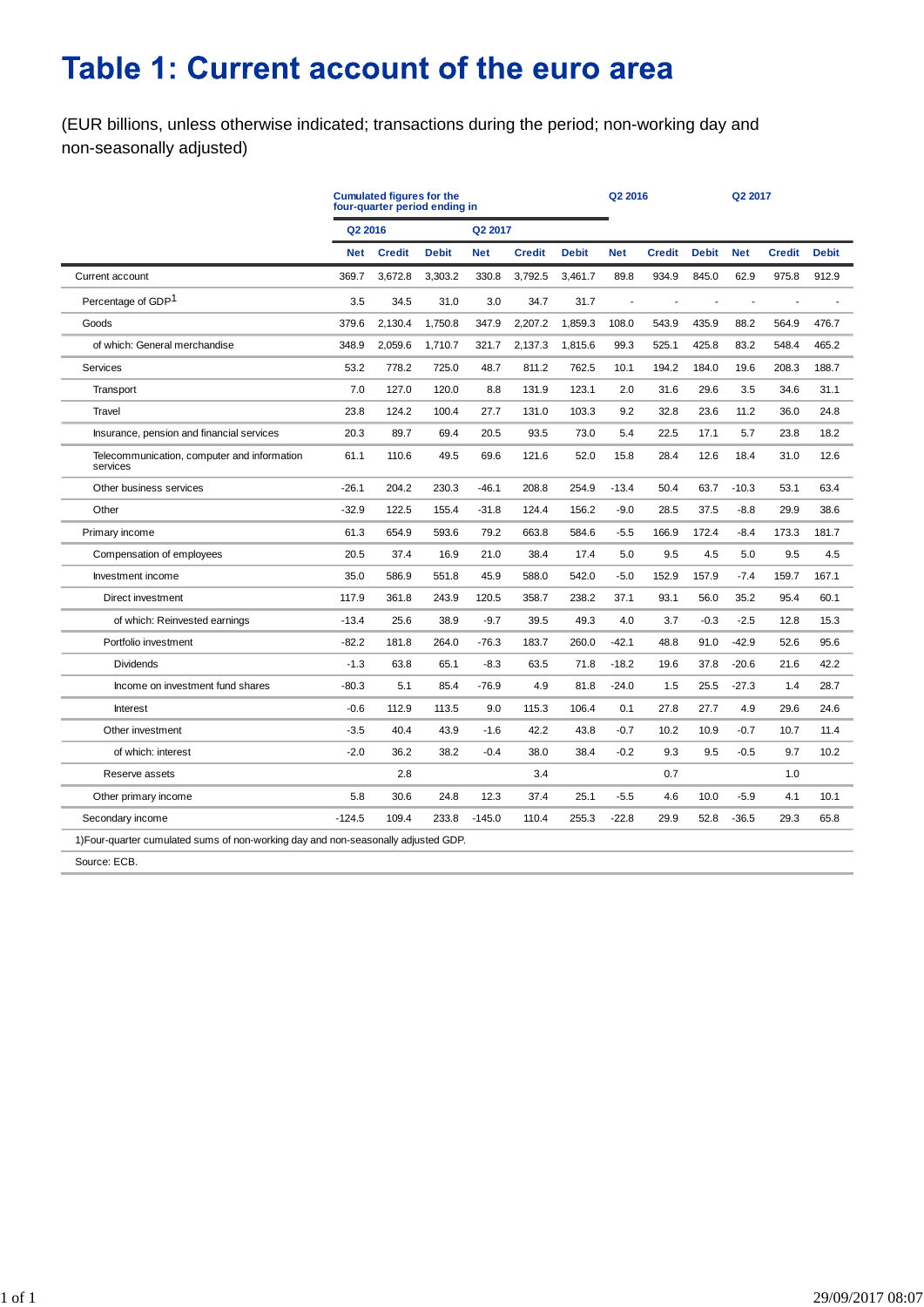## Table 2: Current and capital account of the euro area - geographical breakdown

(EUR billions; cumulated transactions during the period; non-working day and non-seasonally adjusted)

|                                                                  | <b>Total</b> | euro area      |                          | <b>EU Member States outside the</b> | Brazil                   | <b>Canada</b>            | China                    | India                    | Japan                    | <b>Switzerland</b>       | <b>United</b><br><b>States</b> | <b>Offshore</b><br>financ.<br>centres |                          | <b>International</b><br>org. | Other<br>countries <sup>1)</sup> |                |
|------------------------------------------------------------------|--------------|----------------|--------------------------|-------------------------------------|--------------------------|--------------------------|--------------------------|--------------------------|--------------------------|--------------------------|--------------------------------|---------------------------------------|--------------------------|------------------------------|----------------------------------|----------------|
|                                                                  |              | Total          | UK                       | Other<br>ΕU<br>countries            | EU<br>inst.              |                          |                          |                          |                          |                          |                                |                                       | Total                    | Hong<br>Kong                 |                                  |                |
| Q3 2016 to<br>Q2 2017                                            |              |                |                          |                                     |                          |                          |                          |                          |                          |                          |                                |                                       |                          |                              |                                  |                |
| Current<br>account                                               | 330.8        |                |                          |                                     |                          |                          |                          |                          |                          |                          |                                |                                       |                          |                              |                                  |                |
| Credit                                                           | 3,792.5      | 1,201.6        | 550.6                    | 588.4                               | 62.6                     | 58.7                     | 53.2                     | 221.2                    | 47.5                     | 88.5                     | 294.3                          | 586.5                                 | 196.1                    | 45.6                         | 9.0                              | 990.2          |
| Debit                                                            | 3,461.7      |                |                          | $\blacksquare$                      | $\overline{\phantom{a}}$ | $\overline{\phantom{a}}$ |                          | $\blacksquare$           | $\blacksquare$           | $\overline{a}$           | $\overline{\phantom{a}}$       |                                       | ٠                        | $\blacksquare$               | $\overline{\phantom{a}}$         |                |
| Goods                                                            | 347.9        | 171.1          | 120.5                    | 50.4                                | 0.2                      | 1.8                      | 13.8                     | $-75.1$                  | 4.8                      | 2.6                      | 13.9                           | 126.1                                 | 48.0                     | 20.8                         | 0.5                              | 19.5           |
| Credit                                                           | 2,207.2      | 716.6          | 286.4                    | 430.0                               | 0.2                      | 26.0                     | 29.7                     | 173.4                    | 34.0                     | 53.7                     | 120.9                          | 298.3                                 | 78.6                     | 31.0                         | 0.5                              | 644.4          |
| Debit                                                            | 1,859.3      | 545.4          | 165.8                    | 379.6                               | 0.0                      | 24.2                     | 15.9                     | 248.5                    | 29.2                     | 51.1                     | 107.0                          | 172.2                                 | 30.6                     | 10.2                         | 0.0                              | 624.8          |
| Services                                                         | 48.7         | 39.0           | 31.6                     | 0.1                                 | 7.2                      | 4.5                      | 3.9                      | 7.3                      | 0.2                      | 9.6                      | 6.6                            | -20.7                                 | -45.4                    | $-1.1$                       | 2.6                              | 42.1           |
| Credit                                                           | 811.2        | 250.9          | 152.1                    | 90.6                                | 8.2                      | 11.1                     | 12.2                     | 30.0                     | 9.5                      | 20.8                     | 88.0                           | 136.8                                 | 41.7                     | 6.3                          | 4.3                              | 199.6          |
| Debit                                                            | 762.5        | 212.0          | 120.5                    | 90.5                                | 1.0                      | 6.6                      | 8.3                      | 22.6                     | 9.3                      | 11.2                     | 81.4                           | 157.5                                 | 87.0                     | 7.4                          | 1.6                              | 157.6          |
| Primary<br>income                                                | 79.2         |                |                          |                                     |                          |                          |                          |                          |                          |                          |                                |                                       |                          |                              |                                  |                |
| Credit                                                           | 663.8        | 184.7          | 80.9                     | 57.3                                | 46.5                     | 20.9                     | 10.4                     | 17.1                     | 3.7                      | 11.9                     | 71.3                           | 133.6                                 | 69.4                     | 7.9                          | 4.0                              | 129.0          |
| Debit                                                            | 584.6        |                |                          |                                     |                          |                          |                          |                          |                          |                          |                                |                                       |                          | $\blacksquare$               | $\overline{\phantom{a}}$         |                |
| of which:<br>investment<br>income                                | 45.9         |                |                          |                                     |                          |                          |                          |                          |                          |                          |                                |                                       |                          |                              |                                  |                |
| Credit                                                           | 588.0        | 138.2          | 78.4                     | 55.0                                | 4.7                      | 20.9                     | 10.3                     | 17.0                     | 3.6                      | 11.8                     | 49.5                           | 131.6                                 | 68.4                     | 7.8                          | 1.8                              | 127.0          |
| Debit                                                            | 542.0        | $\blacksquare$ | Ĭ.                       | $\overline{\phantom{a}}$            | $\overline{\phantom{a}}$ | $\overline{\phantom{a}}$ | $\overline{\phantom{a}}$ | $\overline{\phantom{a}}$ | $\overline{\phantom{a}}$ | $\overline{\phantom{a}}$ | J.                             |                                       | $\overline{\phantom{a}}$ | $\overline{a}$               | $\overline{\phantom{a}}$         |                |
| Secondary<br>income                                              | $-145.0$     | $-83.7$        | 2.2                      | -2.4                                | $-83.5$                  | $-1.1$                   | $-1.4$                   | -1.4                     | $-0.8$                   | 0.5                      | $-2.2$                         | $-9.5$                                | $-0.6$                   | 0.1                          | $-12.9$                          | $-31.9$        |
| Credit                                                           | 110.4        | 46.1           | 31.2                     | 7.2                                 | 7.7                      | 0.7                      | 0.9                      | 0.7                      | 0.3                      | 2.1                      | 14.1                           | 17.8                                  | 6.4                      | 0.5                          | 0.2                              | 20.6           |
| Debit                                                            | 255.3        | 133.2          | 29.0                     | 12.9                                | 91.2                     | 1.8                      | 2.3                      | 2.2                      | 1.1                      | 1.6                      | 16.3                           | 27.4                                  | 7.0                      | 0.4                          | 13.0                             | 49.1           |
| Capital<br>account                                               | $-19.8$      | 11.3           | 1.1                      | -0.6                                | 10.8                     | $-0.3$                   | $-0.0$                   | 0.9                      | 0.0                      | 0.3                      | $-0.1$                         | $-2.6$                                | $-0.4$                   | 0.4                          | $-2.1$                           | $-27.1$        |
| Credit                                                           | 30.1         | 20.3           | 7.6                      | $1.2$                               | 11.5                     | 0.0                      | 0.0                      | 1.1                      | 0.2                      | 0.3                      | 0.7                            | 0.6                                   | 1.5                      | 0.6                          | 0.0                              | 4.7            |
| Debit                                                            | 49.9         | 8.9            | 6.5                      | 1.8                                 | 0.7                      | 0.3                      | 0.1                      | 0.1                      | 0.2                      | 0.0                      | 0.8                            | 3.2                                   | 1.9                      | 0.3                          | 2.1                              | 31.8           |
| Q3 2015 to<br>Q2 2016                                            |              |                |                          |                                     |                          |                          |                          |                          |                          |                          |                                |                                       |                          |                              |                                  |                |
| Current<br>account                                               | 369.7        |                |                          |                                     |                          |                          |                          |                          |                          |                          |                                |                                       |                          |                              |                                  |                |
| Credit                                                           | 3,672.8      | 1,177.7        | 555.7                    | 564.7                               | 57.4                     | 58.5                     | 47.4                     | 196.2                    | 43.3                     | 80.9                     | 281.9                          | 584.0                                 | 196.5                    | 43.5                         | 9.5                              | 953.4          |
| Debit                                                            | 3,303.2      |                |                          |                                     | $\overline{\phantom{a}}$ | $\overline{a}$           |                          | $\overline{\phantom{a}}$ | $\overline{\phantom{a}}$ | $\overline{\phantom{a}}$ |                                |                                       | $\overline{a}$           | $\overline{\phantom{a}}$     | $\overline{\phantom{a}}$         |                |
| Goods                                                            | 379.6        | 182.7          | 130.6                    | 51.9                                | 0.2                      | 3.0                      | 13.5                     | $-90.5$                  | 4.2                      | 7.3                      | 11.3                           | 129.2                                 | 43.7                     | 15.7                         | 0.5                              | 58.8           |
| Credit                                                           | 2,130.4      | 701.9          | 293.4                    | 408.3                               | 0.2                      | 26.1                     | 28.1                     | 150.2                    | 30.9                     | 52.0                     | 113.9                          | 299.3                                 | 75.2                     | 27.1                         | 0.5                              | 625.3          |
| Debit                                                            | 1,750.8      | 519.2          | 162.8                    | 356.4                               | 0.0                      | 23.1                     | 14.6                     | 240.7                    | 26.7                     | 44.6                     | 102.6                          | 170.1                                 | 31.5                     | 11.4                         | 0.0                              | 566.5          |
| Services                                                         | 53.2         | 37.0           | 28.5                     | 1.5                                 | 7.1                      | 3.3                      | 4.0                      | 7.6                      | 0.6                      | 6.7                      | 26.2                           | $-23.8$                               | $-46.3$                  | -1.0                         | 2.9                              | 36.1           |
| Credit                                                           | 778.2        | 242.2          | 148.6                    | 85.5                                | 8.1                      | 10.6                     | 11.8                     | 29.2                     | 8.8                      | 17.4                     | 86.7                           | 129.9                                 | 42.7                     | 6.4                          | 4.5                              | 188.1          |
| Debit                                                            | 725.0        | 205.2          | 120.1                    | 84.0                                | 1.0                      | 7.3                      | 7.8                      | 21.5                     | 8.1                      | 10.8                     | 60.5                           | 153.7                                 | 89.0                     | 7.4                          | 1.6                              | 152.0          |
| Primary<br>incomé                                                | 61.3         |                |                          |                                     | $\overline{\phantom{a}}$ | Ĭ.                       | $\sim$                   |                          |                          |                          |                                |                                       |                          |                              | $\overline{a}$                   |                |
| Credit                                                           | 654.9        | 184.3          | 83.0                     | 60.9                                | 40.4                     | 21.2                     | 6.7                      | 15.9                     | 3.3                      | 9.5                      | 66.5                           | 137.1                                 | 73.3                     | 9.7                          | 4.2                              | 123.2          |
| Debit                                                            | 593.6        | $\blacksquare$ | ÷.                       | $\blacksquare$                      | $\overline{a}$           | $\blacksquare$           | $\blacksquare$           | $\overline{\phantom{a}}$ | $\blacksquare$           | $\blacksquare$           | $\overline{a}$                 | ÷                                     | $\blacksquare$           | $\blacksquare$               | $\blacksquare$                   | $\overline{a}$ |
| of which:<br>investment<br>income                                | 35.0         | $\overline{a}$ |                          | $\overline{a}$                      |                          |                          |                          | $\overline{\phantom{a}}$ | $\overline{a}$           | ä,                       |                                |                                       | ä,                       |                              | $\overline{a}$                   |                |
| Credit                                                           | 586.9        | 144.2          | 80.6                     | 58.6                                | 5.1                      | 21.1                     | 6.6                      | 15.8                     | 3.3                      | 9.4                      | 46.2                           | 135.4                                 | 72.3                     | 9.6                          | 1.9                              | 120.9          |
| Debit                                                            | 551.8        | $\blacksquare$ | $\overline{\phantom{a}}$ | $\overline{\phantom{a}}$            | $\overline{\phantom{a}}$ | $\blacksquare$           | $\overline{\phantom{a}}$ | $\overline{\phantom{a}}$ | $\overline{\phantom{a}}$ | $\overline{\phantom{a}}$ | $\overline{\phantom{a}}$       | $\overline{\phantom{a}}$              | $\overline{\phantom{a}}$ | $\overline{\phantom{a}}$     | $\overline{\phantom{a}}$         |                |
| Secondary<br>income                                              | $-124.5$     | $-70.3$        | 2.2                      | -2.3                                | $-70.2$                  | $-1.4$                   | $-1.5$                   | $-1.8$                   | $-0.9$                   | 0.4                      | $-1.5$                         | $-2.2$                                | $-1.1$                   | $-0.1$                       | $-12.3$                          | $-32.0$        |
| Credit                                                           | 109.4        | 46.6           | 30.7                     | 7.2                                 | 8.7                      | 0.6                      | 0.8                      | 0.9                      | 0.3                      | 2.1                      | 14.9                           | 17.7                                  | 5.3                      | 0.3                          | 0.3                              | 19.5           |
| Debit                                                            | 233.8        | 119.6          | 28.5                     | 12.2                                | 78.8                     | 2.0                      | 2.3                      | 2.7                      | 1.1                      | 1.6                      | 16.4                           | 19.8                                  | 6.4                      | 0.4                          | 12.6                             | 48.8           |
| Capital<br>account                                               | 13.3         | 24.6           | 1.0                      | $-0.5$                              | 24.1                     | $-0.1$                   | $-0.1$                   | 0.8                      | $-0.1$                   | -0.3                     | 0.4                            | $-3.4$                                | $-0.7$                   | 0.3                          | $-3.0$                           | $-5.1$         |
| Credit                                                           | 43.8         | 35.5           | 7.1                      | 1.2                                 | 27.2                     | 0.1                      | 0.0                      | 0.9                      | 0.2                      | 0.3                      | $1.2$                          | 1.0                                   | 1.0                      | 0.6                          | 0.0                              | 2.9            |
| Debit                                                            | 30.5         | 10.9           | 6.1                      | 1.7                                 | 3.1                      | 0.2                      | 0.1                      | 0.2                      | 0.2                      | 0.7                      | 0.8                            | 4.3                                   | 1.8                      | 0.3                          | 3.1                              | 8.0            |
| 1) All income on reserve assets is allocated to other countries. |              |                |                          |                                     |                          |                          |                          |                          |                          |                          |                                |                                       |                          |                              |                                  |                |
| Source: ECB.                                                     |              |                |                          |                                     |                          |                          |                          |                          |                          |                          |                                |                                       |                          |                              |                                  |                |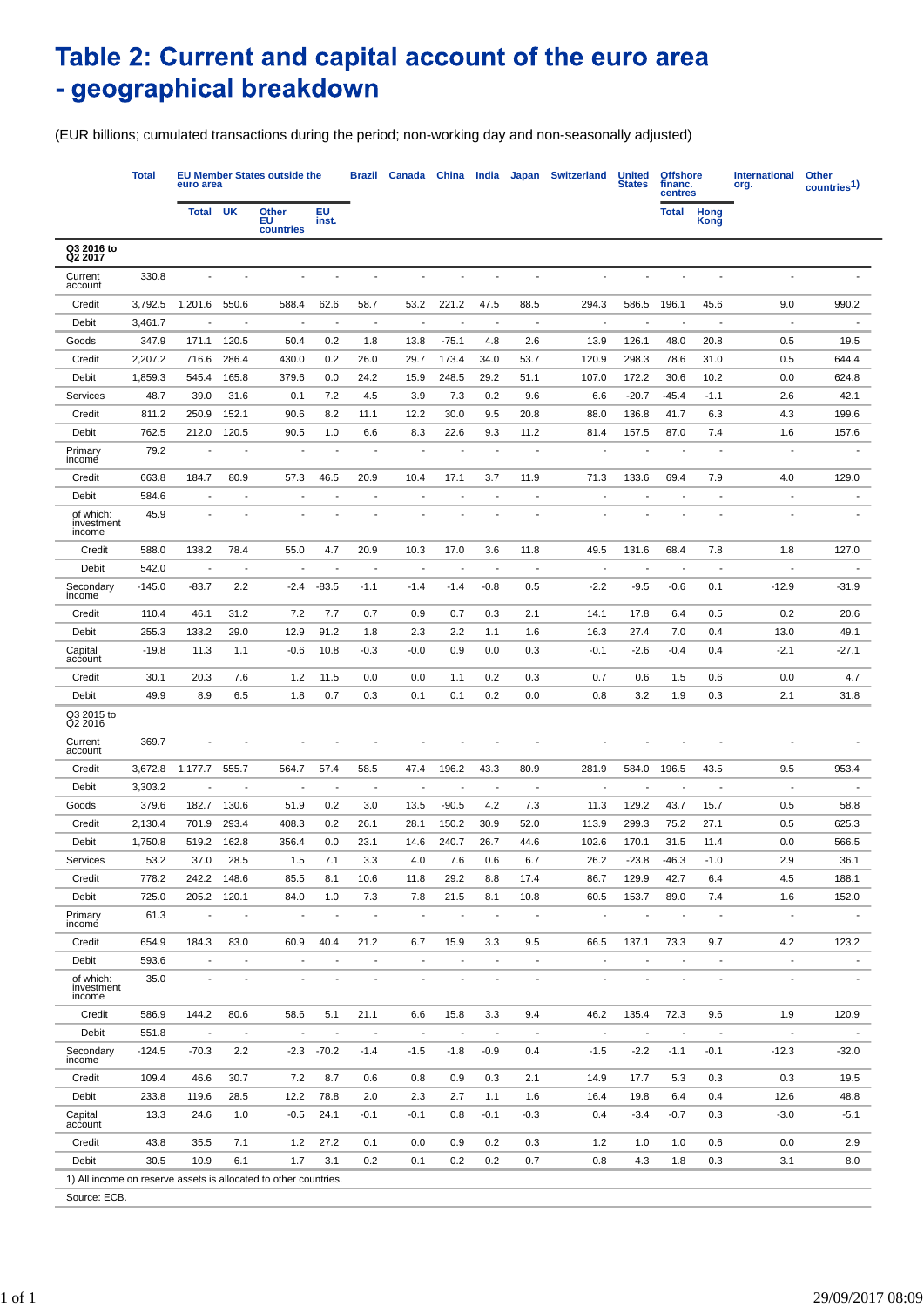### **Table 3: International investment position of the euro area**

(EUR billions, unless otherwise indicated; amounts outstanding at the end of the period, flows during the period; non-working day and non-seasonally adjusted)

|                                          | Q <sub>2</sub><br>2016 | $^{Q3}_{2016}$ | $\frac{Q4}{2016}$<br>Q1 2017<br>Q2 2017 |                     |                                    |                  |                            |                               |                     |                                    |                  |                            |                               |                             |
|------------------------------------------|------------------------|----------------|-----------------------------------------|---------------------|------------------------------------|------------------|----------------------------|-------------------------------|---------------------|------------------------------------|------------------|----------------------------|-------------------------------|-----------------------------|
|                                          |                        |                |                                         | <b>Transactions</b> | <b>Exchange</b><br>rąte<br>changes | Price<br>changes | Other<br>volume<br>changes | <b>Amounts</b><br>outstanding | <b>Transactions</b> | <b>Exchange</b><br>rate<br>changes | Price<br>changes | Other<br>volume<br>changes | <b>Amounts</b><br>outstanding | <b>Percentage</b><br>of GDP |
| Net/Balance                              | $-1,053$               | $-1,002$       | $-797$                                  | 62                  | 113                                | 113              | $-77$                      | $-585$                        | 49                  | $-193$                             | 58               | 41                         | $-630$                        | -6                          |
| of which:<br>Direct<br>investment        | 1,769                  | 1,884          | 2,069                                   | $-13$               | $-4$                               | 83               | 10                         | 2,146                         | $-20$               | $-69$                              | $-12$            | $\overline{2}$             | 2,047                         | 19                          |
| of which:<br>Portfolio<br>investment     | $-2,879$               | $-2,781$       | $-2,708$                                | 107                 | 20                                 | 43               | $-68$                      | $-2,606$                      | 64                  | -83                                | 85               | 36                         | $-2,505$                      | $-23$                       |
| of which:<br>Other<br>investment         | $-601$                 | $-769$         | $-808$                                  | $-51$               | 97                                 | $-0$             | $-27$                      | $-789$                        | $\overline{7}$      | $-23$                              | $\mathbf 0$      | $-1$                       | $-806$                        | $-7$                        |
| Assets                                   | 23,229                 | 23,520         | 23,983                                  | 630                 | 164                                | 399              | $-13$                      | 25,162                        | 209                 | $-763$                             | $-19$            | $-17$                      | 24,572                        | 225                         |
| Direct<br>investment                     | 10,295                 | 10,318         | 10,680                                  | 187                 | $-27$                              | 193              | 22                         | 11,055                        | 51                  | -300                               | $-24$            | $-16$                      | 10,767                        | 99                          |
| Equity                                   | 7,280                  | 7,320          | 7,639                                   | 150                 | $-17$                              | 194              | 40                         | 8,006                         | 24                  | $-221$                             | -8               | $-10$                      | 7,791                         | 71                          |
| Debt<br>instruments                      | 3,016                  | 2,998          | 3,041                                   | 37                  | $-10$                              | $-1$             | $-18$                      | 3,049                         | 27                  | $-78$                              | $-17$            | $-5$                       | 2,976                         | 27                          |
| Portfolio<br>investment                  | 7,425                  | 7,682          | 7,862                                   | 172                 | 17                                 | 218              | $-17$                      | 8,253                         | 175                 | $-269$                             | 20               | $-3$                       | 8,175                         | 75                          |
| Equity                                   | 2,500                  | 2,625          | 2,759                                   | 17                  | 16                                 | 127              | 4                          | 2,922                         | 52                  | $-123$                             | 53               | $\overline{c}$             | 2,907                         | 27                          |
| Investment<br>fund shares                | 457                    | 461            | 488                                     | 12                  | $-2$                               | 10               | $-5$                       | 503                           | 6                   | $-15$                              | 6                | -0                         | 501                           | 5                           |
| Debt<br>securitites                      | 4,468                  | 4,597          | 4,615                                   | 144                 | $\mathbf{3}$                       | 81               | $-16$                      | 4,827                         | 116                 | $-131$                             | $-39$            | -6                         | 4,768                         | 44                          |
| Short-term                               | 647                    | 652            | 644                                     | 47                  | $-1$                               | $-1$             | $-2$                       | 687                           | $-12$               | $-17$                              | -8               | $\mathbf{1}$               | 650                           | 6                           |
| Long-term                                | 3,821                  | 3,945          | 3,971                                   | 97                  | 4                                  | 82               | $-13$                      | 4,141                         | 129                 | $-114$                             | $-31$            | -6                         | 4,118                         | 38                          |
| Financial<br>derivatives<br>(net assets) | $-64$                  | $-62$          | $-58$                                   | 22                  |                                    | $-35$            | 8                          | $-63$                         | $-1$                |                                    | 10               | 5                          | $-49$                         | -0                          |
| Other<br>investment                      | 4,851                  | 4,854          | 4,791                                   | 251                 | 175                                | -0               | $-27$                      | 5,190                         | $-13$               | $-177$                             | $\mathbf 0$      | $-4$                       | 4,996                         | 46                          |
| of which:<br>Currency<br>and<br>deposits | 2,700                  | 2,650          | 2,651                                   | 186                 | $-12$                              |                  | $-0$                       | 2,824                         | $-25$               | $-90$                              |                  | 5                          | 2,713                         | 25                          |
| Reserve<br>assets                        | 722                    | 727            | 708                                     | $-2$                | $-1$                               | 22               | $\mathbf 0$                | 727                           | $-2$                | $-17$                              | $-25$            | $\pmb{0}$                  | 683                           | 6                           |
| Liabilities                              | 24,282                 | 24,521         | 24,780                                  | 567                 | 51                                 | 286              | 63                         | 25,747                        | 161                 | $-570$                             | $-77$            | $-59$                      | 25,201                        | 231                         |
| Direct<br>investment                     | 8,526                  | 8,434          | 8,611                                   | 200                 | $-24$                              | 110              | 13                         | 8,910                         | 71                  | $-231$                             | $-12$            | $-18$                      | 8,720                         | 80                          |
| Equity                                   | 5,443                  | 5,423          | 5,515                                   | 85                  | $-10$                              | 110              | $-10$                      | 5,691                         | 18                  | $-131$                             | -12              | $-17$                      | 5,548                         | 51                          |
| Debt<br>instruments                      | 3,083                  | 3,011          | 3,096                                   | 115                 | $-14$                              | -0               | 23                         | 3,219                         | 52                  | $-99$                              | -0               | $-0$                       | 3,172                         | 29                          |
| Portfolio<br>investment                  | 10,304                 | 10,464         | 10,570                                  | 66                  | $-3$                               | 176              | 51                         | 10,859                        | 111                 | $-186$                             | $-65$            | $-39$                      | 10,680                        | 98                          |
| Equity                                   | 1,929                  | 2,010          | 2,147                                   | $-5$                | 10                                 | 134              | 26                         | 2,312                         | 38                  | -8                                 | $-17$            | $-18$                      | 2,307                         | 21                          |
| Investment<br>fund shares                | 3,109                  | 3,228          | 3,332                                   | 89                  | 5                                  | 66               | 5                          | 3,498                         | 80                  | -84                                | $-38$            | $-2$                       | 3,454                         | 32                          |
| Debt<br>securities                       | 5,266                  | 5,226          | 5,091                                   | $-18$               | $-18$                              | $-25$            | 19                         | 5,049                         | -8                  | $-94$                              | $-10$            | $-19$                      | 4,919                         | 45                          |
| Short-term                               | 472                    | 464            | 431                                     | 46                  | $-1$                               | $-1$             | 3                          | 479                           | 3                   | -6                                 | $\overline{2}$   | $-2$                       | 474                           | $\overline{4}$              |
| Long-term                                | 4,794                  | 4,761          | 4,660                                   | $-65$               | $-17$                              | $-24$            | 16                         | 4,571                         | $-10$               | $-87$                              | $-12$            | $-17$                      | 4,445                         | 41                          |
| Other<br>investment                      | 5,452                  | 5,624          | 5,599                                   | 302                 | 77                                 | -0               | 0                          | 5,978                         | $-20$               | $-154$                             | -0               | $-2$                       | 5,802                         | 53                          |
| of which:<br>Currency<br>and<br>deposits | 3,345                  | 3,472          | 3,412                                   | 222                 | $\mathbf{1}$                       | ×.               | $-23$                      | 3,613                         | $-42$               | $-87$                              | ÷.               | $\boldsymbol{7}$           | 3,491                         | 32                          |
| Memo item:<br>Gross external<br>debt     | 13,796                 | 13,856         | 13,782                                  | 398                 | 46                                 | $-25$            | 42                         | 14,243                        | 24                  | $-347$                             | $-10$            | $-22$                      | 13,889                        | 127                         |
| Memo item: Net<br>external debt          | 1,225                  | 1,165          | 1,085                                   | $-30$               | $-121$                             | $-105$           | 101                        | 928                           | $-103$              | 56                                 | 46               | -8                         | 919                           | $\bf 8$                     |
| Source: ECB.                             |                        |                |                                         |                     |                                    |                  |                            |                               |                     |                                    |                  |                            |                               |                             |